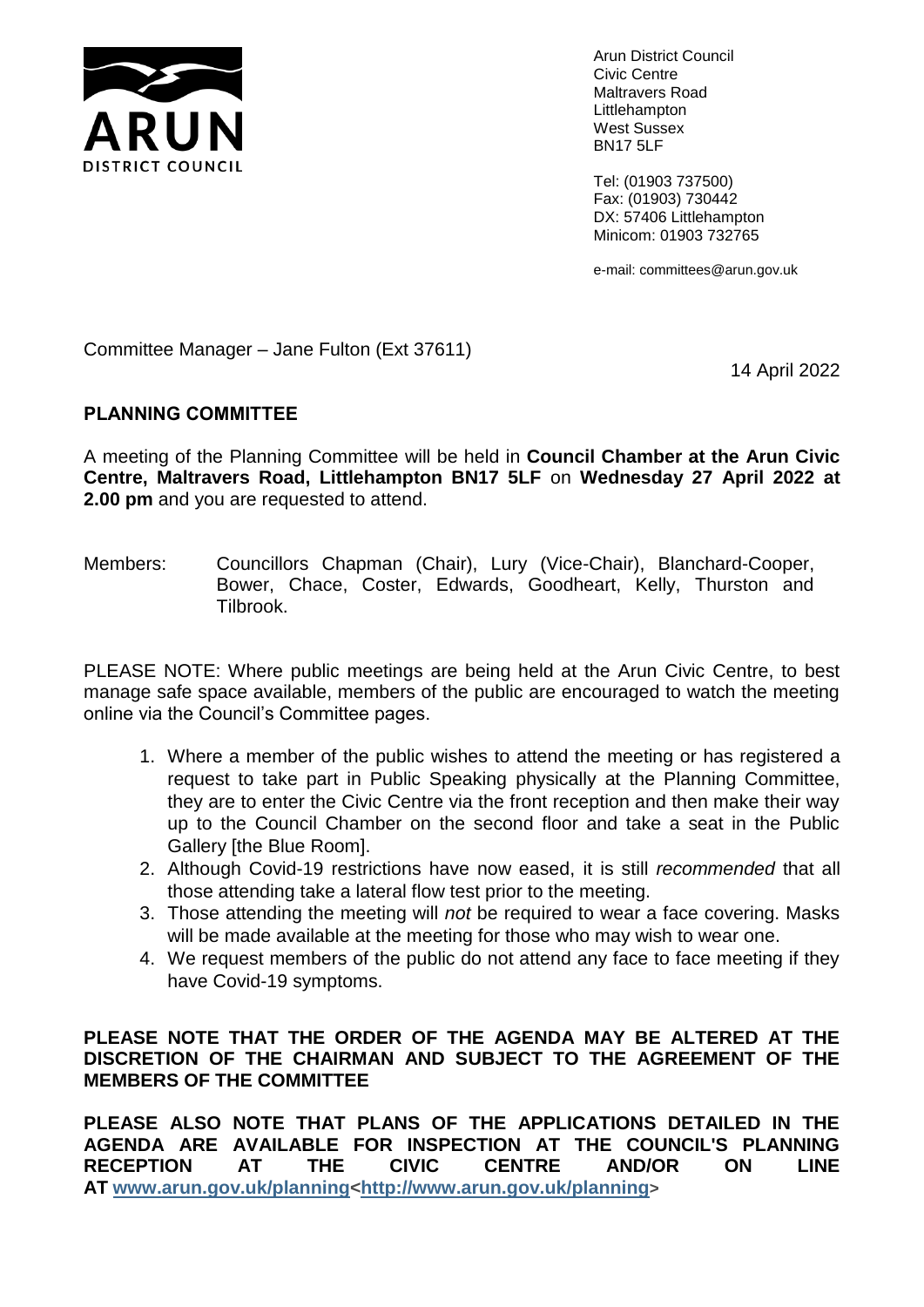# **A G E N D A**

# 1. **APOLOGIES FOR ABSENCE**

### 2. **DECLARATIONS OF INTEREST**

Members and Officers are reminded to make any declarations of pecuniary, personal and/or prejudicial interests that they may have in relation to items on this agenda and are reminded that they should re-declare their interest before consideration of the item or as soon as the interest becomes apparent.

Members and officer should make their declaration by stating:

- a) the application they have the interest in
- b) whether it is a pecuniary, personal and/or prejudicial
- c) the nature of the interest

d) if it is a prejudicial or pecuniary interest, whether they will be exercising their right to speak to the application

## 3. **VOTING PROCEDURES**

Members and Officers are reminded that voting at this Committee will operate in accordance with the Committee Process as set out in the Council's adopted Planning Local Code of Conduct for Members and Officers at Part 8 of the Constitution. A copy of the Planning Local Code of Conduct can be obtained from Planning Services' Reception and is available for inspection in the Members' Room.

# 4. **MINUTES** (Pages 1 - 12)

To approve as a correct record the Minutes of the meeting held on 2 March 2022 as attached.

### 5. **ITEMS NOT ON THE AGENDA WHICH THE CHAIRMAN OF THE MEETING IS OF THE OPINION SHOULD BE CONSIDERED AS A MATTER OF URGENCY BY REASON OF SPECIAL CIRCUMSTANCES**

#### **DEFERRED ITEMS**

- 6. **PREVIOUSLY DEFERRED ITEM F/4/20/OUT LAND AT FORD AIRFIELD, FORD** (Pages 13 - 82)
- 7. **PREVIOUSLY DEFERRED ITEM F/5/20PL FORD AIRFIELD** (Pages 83 106)**MARKET, FORD BN18 0FL**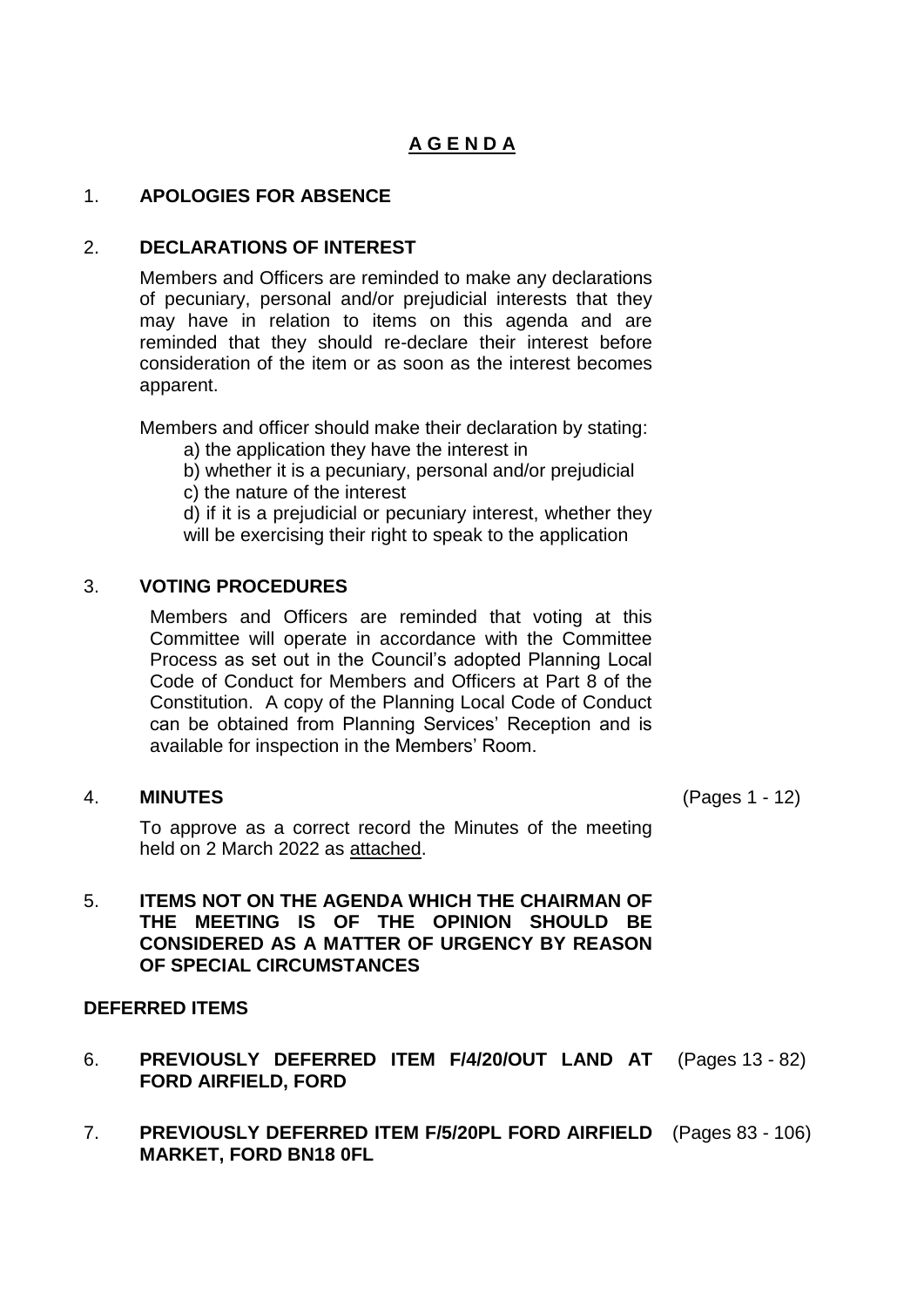## **PLANNING APPLICATIONS**

| 8.  | Y/127/21/RES LAND AT BILSHAM ROAD, YAPTON                                                     | (Pages 107 -<br>124) |
|-----|-----------------------------------------------------------------------------------------------|----------------------|
| 9.  | AL/87/21/PL OLDLANDS FARM, NEWLANDS ROAD,<br><b>BOGNOR REGIS PO22 9FJ</b>                     | (Pages 125 -<br>156) |
| 10. | AL/107/21/PL WOODGATE CENTRE, OAK TREE LANE,<br><b>WOODGATE PO20 3GU</b>                      | (Pages 157 -<br>208) |
| 11. | <b>OF</b><br>A/248/21/PL<br>WATER<br>LANE,<br><b>LAND</b><br><b>NORTH</b><br><b>ANGMERING</b> | (Pages 209 -<br>228) |

## **TREE APPLICATIONS**

There are no applications for this meeting.

### **PLANNING APPEALS**

There are no Appeals for presenting to this meeting.

### 12. **REPORT ON SECTION 106 SPENDING** (Pages 229 -

232)

This report presents a summary of some Section 106 funds that have been received by the council in accordance with planning permissions which require the funds to be spent on specific purposes or to be returned to the developer.

The council intends to discharge the obligation by transfer of the funds to third parties not beneficiaries under the Deeds.

This report requests authorisation to enter into Deeds of Agreement with the relevant third parties and formally transfer the responsibility for discharging the obligations under the Section 106 Deeds.

## **OFFICER REPORT UPDATES**

Will be circulated at the meeting.

#### **BACKGROUND PAPERS**

In the case of each report relating to a planning application, or related matter, the background papers are contained in the planning application file. Such files are available for inspection/discussion with officers by arrangement prior to the meeting.